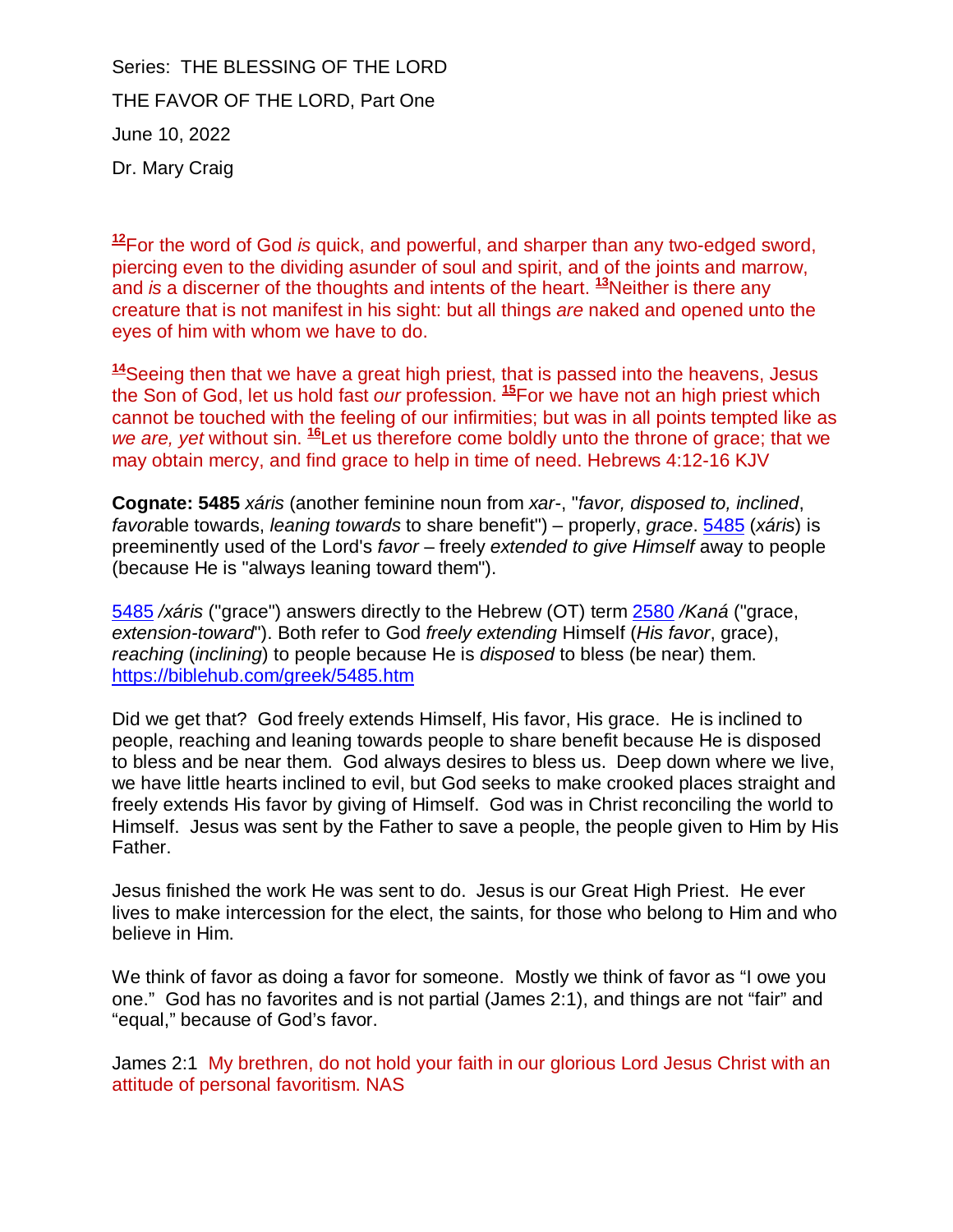God loves but is also just. He wants the best for us, and He is holy and sovereign. He distinguishes between the righteous and the wicked. No one is righteous except those justified in Christ, the Just One.

Psalm 7:11 "God judges the righteous, and God is angry with the wicked every day."

Understanding the favor of God can change one's life. It's not something we are to use to manipulate God or to bend Him to our ways and desires and will. It's there because of who God is; and God is no fool.

In a message dated December 12, 2003, Pastor Jerry Vargo on Sermon Central commented in his sermon, "The Favor of the Lord,"

 "Other NT meanings: The divine influence upon the heart and its reflection in the life. That which affords joy, pleasure, delight, sweetness, charm, and loveliness. Grace of speech. What is due to grace. The spiritual condition of one governed by the power of divine grace."

# (THE FAVOR OF THE LORD Jerry Vargo Sermon Central, December 12, 2003.)

As we have discovered, grace and favor come from the same root word. Grace is undeserved, unmerited. Favor is something we can find. And, we can find favor with God.

## **FAVOR COMES UPON THOSE WHO are…**

Watching, waiting, praying, keeping the commandments of Jesus, walking in kindness and in truth. Understanding and growing in the knowledge of God and His nature and ways produces favor. Finding a good wife is God's favor. Even suffering, and suffering for righteousness' sake, for doing the right thing, can lead to obtaining the Lord's favor. Brokenness stands out as a step in the process of finding favor with God, perhaps to stem the tide of pride when God's favor comes. God opposes the proud and gives grace to the humble.

If we want to come closer to having God give us the desire of OUR hearts, it's going to take coming into full alignment with the Word of God, the mind of Christ, and the heart of the Holy Spirit with the sole purpose of doing the will of God. If that sounds like it's all about Him, it is.

Interestingly, throughout the Bible, it is said that we will not find anyone who had a mission from God who did not also have God's favor. The angel Gabriel came to Mary and said to her, "Greetings, O favored one, the Lord is with you!" Luke 1:28. And the angel said to her, "Do not be afraid, Mary, for you have found favor with God." Luke 1:30. Mary was endowed with grace. She found favor with God; God was with her. She was highly favored.

Luke 2:52 says of Jesus: And Jesus increased in wisdom and stature, and in favor with God and man.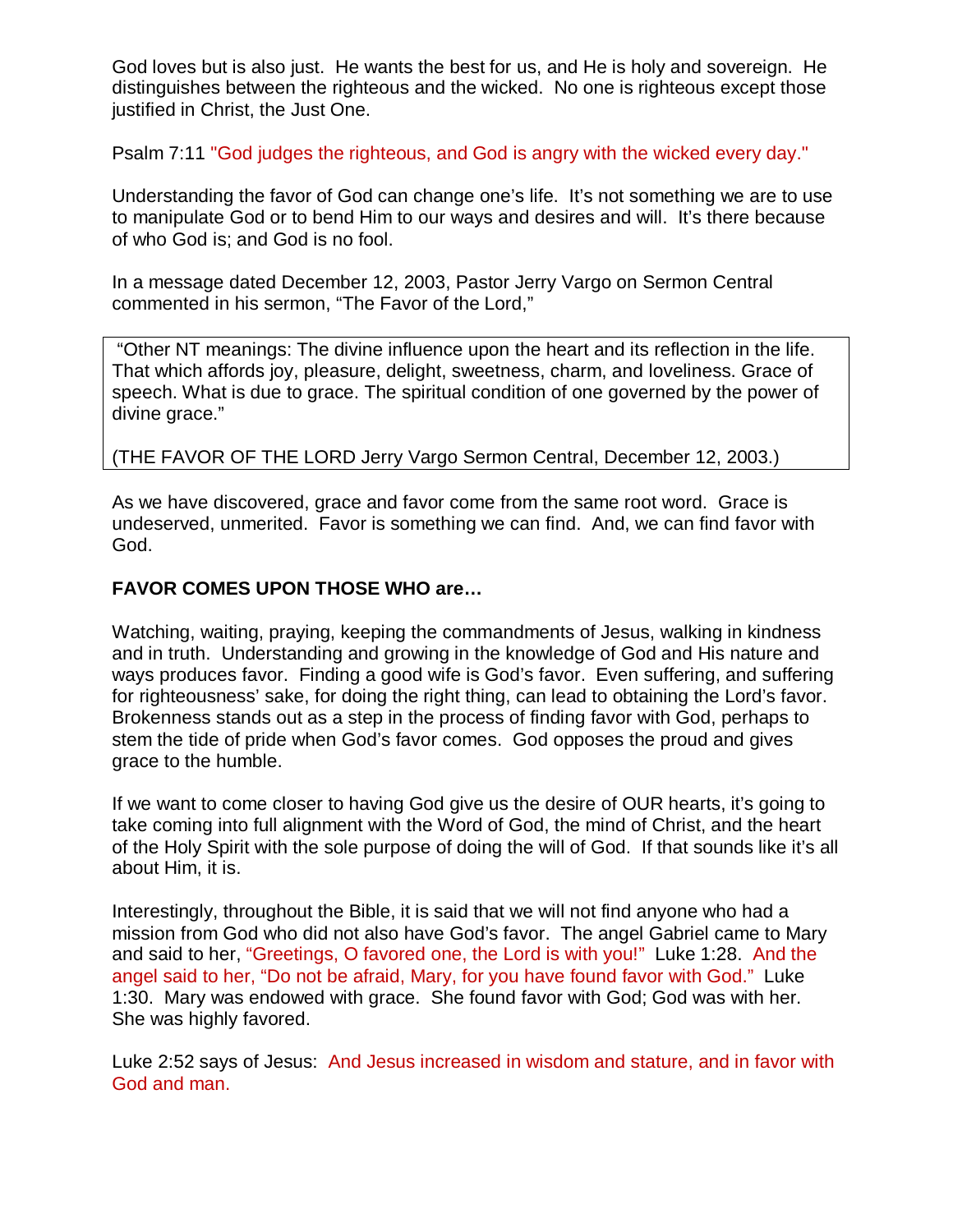Favor can be thought of as the special affection of God that releases an influence, or an anointing, such that others cooperate with the plan of God for your life and for His purposes.

God's favor rests upon those who go after Him and the dreams or visions or obedience that He places in their hearts. They believe the Living God. They desire with their whole hearts to obey what God has purposed for them. They desire to do His will with the mind of Christ and empowered by the heart of the Holy Spirit.

To show what favor looks like in real life, we will consider those who found favor with God from the Word of God.

**Noah: Genesis 6:5-22. <sup>5</sup>** The Lord saw that the wickedness of man was great in the earth, and that every intention of the thoughts of his heart was only evil continually. **<sup>6</sup>**And the Lord regretted that he had made man on the earth, and it grieved him to his heart. **<sup>7</sup>**So the Lord said, "I will blot out man whom I have created from the face of the land, man and animals and creeping things and birds of the heavens, for I am sorry that I have made them." **<sup>8</sup>**But Noah found favor in the eyes of the Lord.

## Noah and the Flood

**9** These are the generations of Noah. Noah was a righteous man, blameless in his generation. Noah walked with God. **<sup>10</sup>**[And Noah had three sons, Shem, Ham, and](http://biblehub.com/genesis/6-10.htm)  Japheth.

**<sup>11</sup>**[Now the earth was corrupt in God's sight, and the earth was filled with violence.](http://biblehub.com/genesis/6-11.htm) **<sup>12</sup>**[And](http://biblehub.com/genesis/6-12.htm)  God saw the earth, and behold, it was corrupt, for all flesh had corrupted their way on the earth. <sup>13</sup>[And God said to Noah, "I have determined to make an end of all flesh,](http://biblehub.com/genesis/6-13.htm)<sup>c</sup> for the earth is filled with violence through them. Behold, I will destroy them with the earth. <sup>14</sup>Make yourself an ark of gopher wood.<sup>d</sup> Make rooms in the ark, and cover it inside and out with pitch. <sup>15</sup>[This is how you are to make it: the length of the ark 300 cubits,](http://biblehub.com/genesis/6-15.htm)<sup>e</sup> its breadth 50 cubits, and its height 30 cubits. <sup>16</sup>Make a roof<sup>f</sup> for the ark, and finish it to a cubit above, and set the door of the ark in i[ts](http://biblehub.com/genesis/6-16.htm) side. Make it with lower, second, and third decks. **<sup>17</sup>**[For behold, I will bring a flood of waters upon the earth to destroy all flesh in](http://biblehub.com/genesis/6-17.htm)  which is the breath of life under heaven. Everything that is on the earth shall die. <sup>18</sup>But I will establish my covenant with you, and you shall come into the ark, you, your sons, your wife, and your sons' wives with you. **<sup>19</sup>**And of every living thing of all flesh, you shall bring two of every sort into the ark to kee[p t](http://biblehub.com/genesis/6-19.htm)hem alive with you. They shall be male and female. **<sup>20</sup>**[Of the birds according to their kinds, and of the animals according to their](http://biblehub.com/genesis/6-20.htm)  kinds, of every creeping thing of the ground, according to its kind, two of every sort shall come in to you to keep them alive. **<sup>21</sup>**[Also take with you every sort of food that is eaten,](http://biblehub.com/genesis/6-21.htm)  and store it up. It shall serve as food for you and for them." **[22](http://biblehub.com/genesis/6-22.htm)**Noah did this; he did all that God commanded him. Genesis 6:5-22 ESV

# **Noah found favor. He was given the mind of God, namely what God willed. He obeyed all that God commanded him, being in complete agreement with the will of God and despite all opposition.**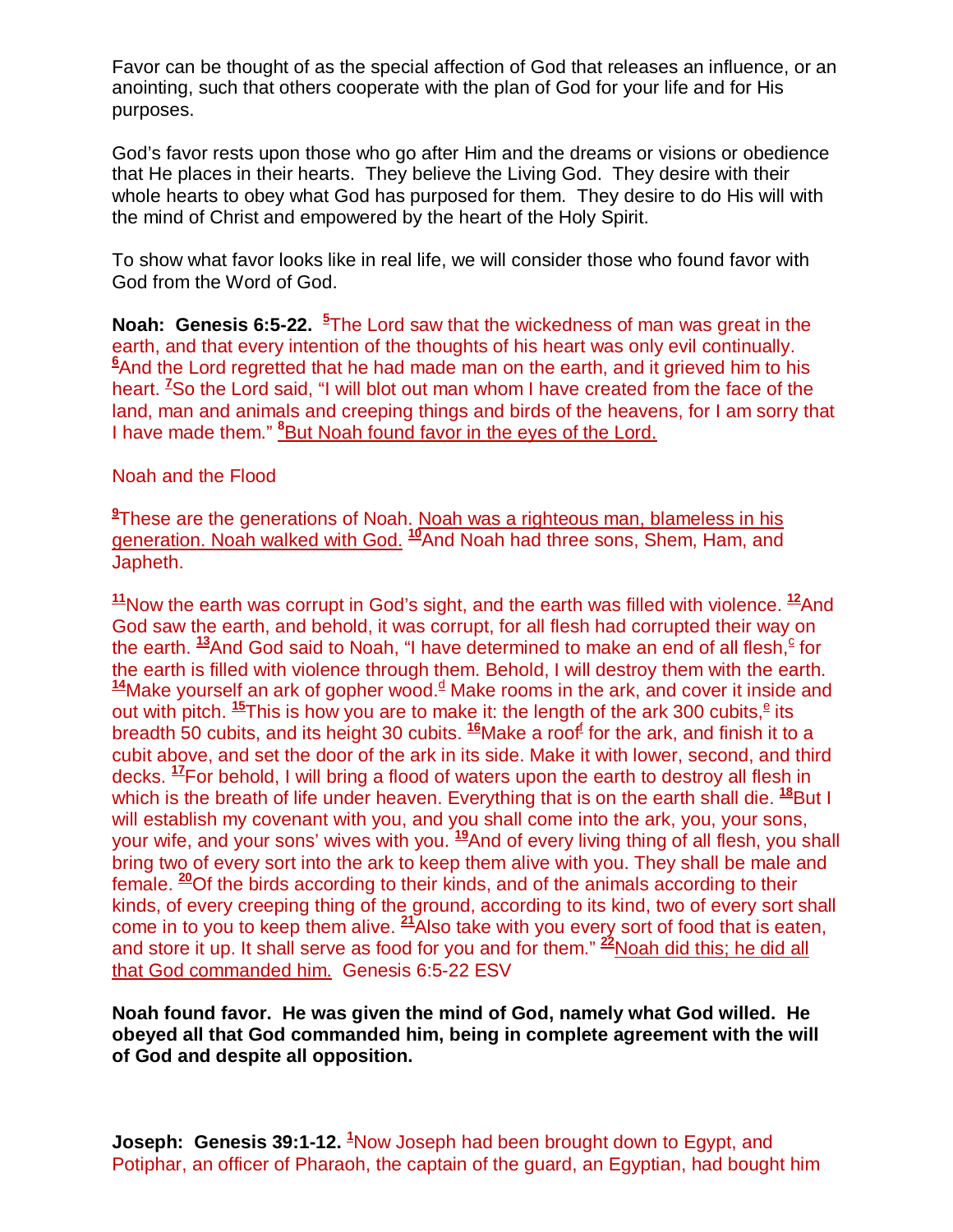from the Ishmaelites who had brought him down there. <sup>2</sup>The Lord was with Joseph, and [so] he became a successful man, and he was in the house of his Egyptian master. **<sup>3</sup>**His master saw that the Lord was with him and that the Lord caused all that he did to succeed in his hands. **<sup>4</sup>**So Joseph found favor in his sight and attended him, and he made him overseer of his house and put him in charge of all that he had. <sup>5</sup> From the time that he made him overseer in his house and over all that he had, the Lord blessed the Egyptian's house for Joseph's sake; the blessing of the Lord was on all that he had, in house and field. **<sup>6</sup>**So he left all that he had in Joseph's charge, and because of him he had no concern about anything but the food he ate.

Now Joseph was handsome in form and appearance. **<sup>7</sup>**And after a time his master's wife cast her eyes on Joseph and said, "Lie with me." <sup>8</sup>But he refused and said to his master's wife, "Behold, because of me my master has no concern about anything in the house, and he has put everything that he has in my charge. **<sup>9</sup>**He is not greater in this house than I am, nor has he kept back anything from me except you, because you are his wife. How then can I do this great wickedness and sin against God?" **<sup>10</sup>**And as she spoke to Joseph day after day, he would not listen to her, to lie beside h[er](http://biblehub.com/genesis/39-10.htm) or to be with her.

**<sup>11</sup>**[But one day, when he went into the house to do his work and none of the men of the](http://biblehub.com/genesis/39-11.htm)  house was there in the house, **<sup>12</sup>**[she caught him by his garment, saying,"Lie with me."](http://biblehub.com/genesis/39-12.htm)  But he left his garment in her hand and fled and got out of the house. Genesis 39:1-12 **ESV** 

God was with Joseph so he became a successful man. Joseph found favor with God and also with man. Joseph remained an Israelite in Egypt. God granted him favor and Joseph found himself in Potiphar's house with oversight of Potiphar's house and all that Potiphar had.

Faced with temptation, Joseph fled, but in the sovereign providence of God, he left his garment in the hand of Potiphar's wife. This all landed him in prison. Joseph suffered for doing right, but God was with him and so Joseph finds favor with the Chief Jailer. Later on, Joseph found favor with Pharaoh. By this time, Joseph had learned humility and when asked to interpret Pharaoh's dream, Joseph responded that it was not in him to interpret the dream but God would give Pharaoh the answer. Pharaoh promoted Joseph to be second only to him, like a Prime Minister, over Egypt inasmuch as Pharaoh saw wisdom in Joseph and knew him to be faithful in managing things as a trustee.

Joseph was a man who went through the process of brokenness. He did the right thing regardless and he extended favor to others. Some warn, however, that favor can be something dangerous when a person begins to embrace everything that comes his/her way. Brokenness prepares us to be able to handle the favor of the Lord.

# **Also Note: Those who have favor, bless those around them. Genesis 39:5.**

Favor can be thought of as the special affection of God that releases an influence, or an anointing, such that others cooperate with the plan of God for your life and for His purposes.

Listen to the following verses as we close: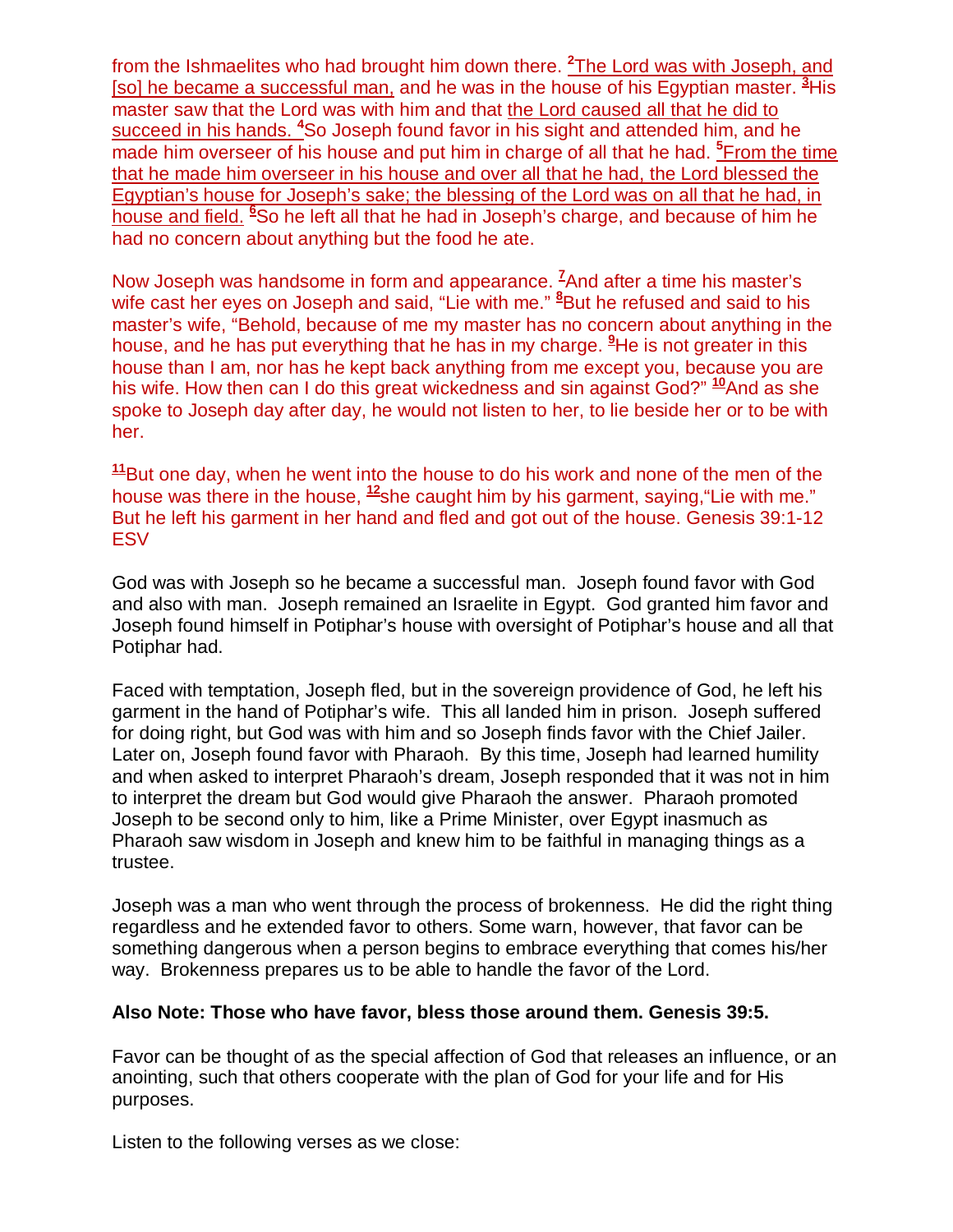Psalm 5:12 "For surely, O LORD, you bless the righteous; you surround them with your favor as with a shield." NIV

Psalm 30:5 "For His anger is but for a moment, His favor is for a lifetime; Weeping may last for the night, but a shout of joy comes in the morning." NAS

Psalm 30:6-7 "Now in my prosperity I said, "I shall never be moved. "LORD, by Your favor You have made my mountain stand strong; You hid Your face, and I was troubled." NKJV

 [Proverbs 18:22 He who finds a wife finds what is good and receives favor from the](https://www.sermoncentral.com/bible/new-international-version-niv/Proverbs-18-22?passage=Proverbs+18%3A22)  LORD.

Proverbs 16: 1-9 <sup>1</sup>The preparations [plans] of the heart in man, and [but] the answer of the tongue, is from the LORD. **<sup>2</sup>**All the ways of a man are clean in his own eyes; but the LORD weighs the spirits [motives]. <sup>3</sup>Commit thy works unto the LORD, and thy thoughts shall be established. **<sup>4</sup>** The LORD hath made all things for himself: yea, even the wicked for the day of evil. **<sup>5</sup>**Every one that is proud in heart is an abomination to the LORD: though hand join in hand, he shall not be unpunished. <sup>6</sup>By mercy and truth iniquity is purged: and by the fear of the LORD men depart from evil. **<sup>7</sup>**When a man's ways please the LORD, he makes even his enemies to be at peace with him. <sup>8</sup>Better is a little with righteousness than great revenues without right [justice]. **<sup>9</sup>**A man's heart devises his way: but the LORD directs his steps. KJV

Bibliography:

<https://biblehub.com/greek/5485.htm>

[https://www.sermoncentral.com/sermons/favor-walking-in-the-favor-of-the-lord-part-1](https://www.sermoncentral.com/sermons/favor-walking-in-the-favor-of-the-lord-part-1-jerry-vargo-sermon-on-discipleship-64156?page=2&wc=800) jerry-vargo-sermon-on-discipleship-64156?page=2&wc=800

© 2022 Mary Craig Ministries, Inc. [www.marycraig.org www.mcmtffr.org](http://www.marycraig.org/)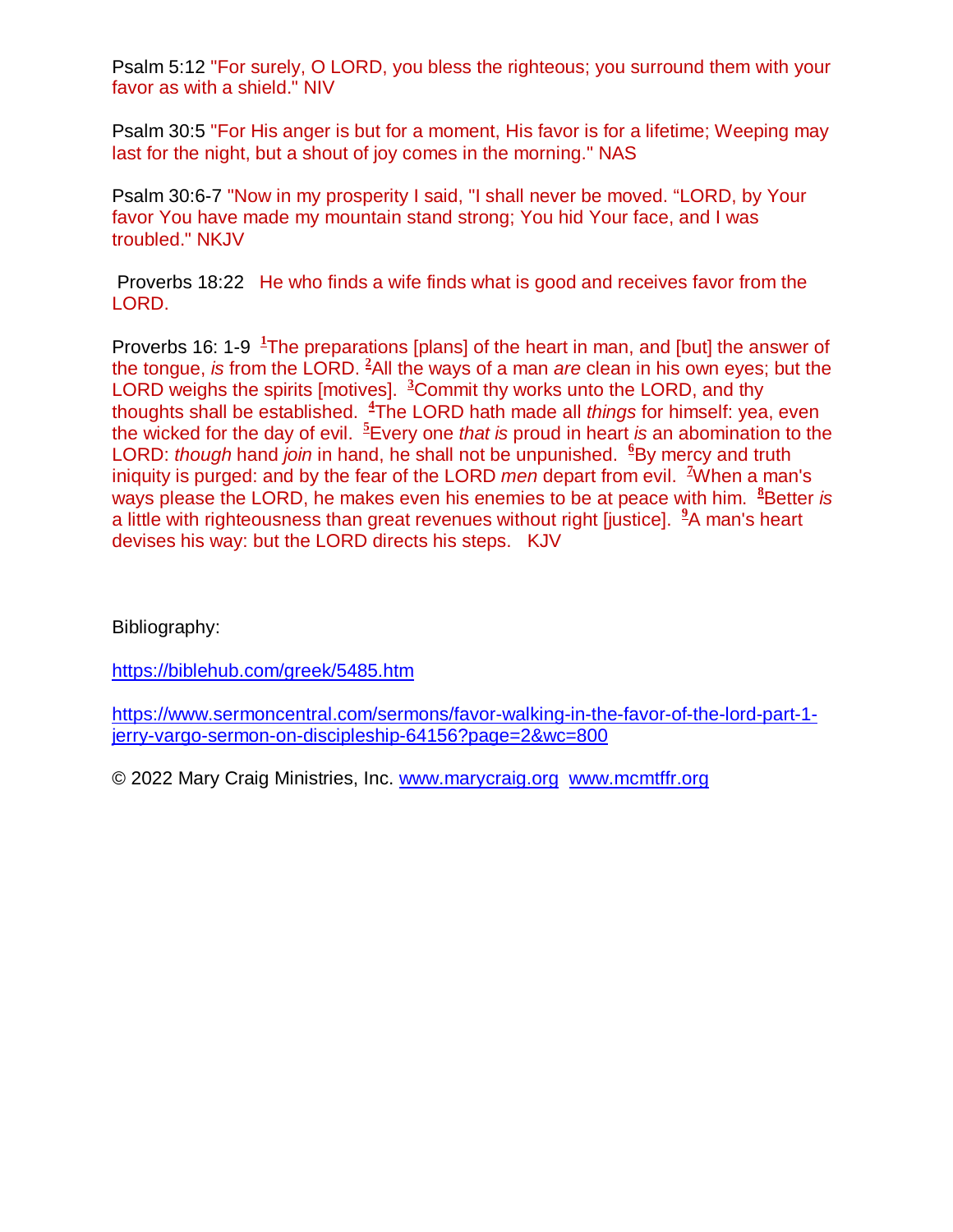Series: THE BLESSING OF THE LORD THE FAVOR OF THE LORD, Part One June 10, 2022 Dr. Mary Craig Questions:

1. Look up Hebrews 4:12-16. What is the definition of the Hebrew OT term 2580 and the NT term 5485? <https://biblehub.com/greek/5485.htm>Comment on your findings relative to God's favor.

Question: People find favor with God. Identify ten things a person can do that might lead to obtaining the Lord's favor.

2. Why is brokenness most often a necessary step in finding favor with God? Discuss the danger of pride and selfish ambition in the pursuit of favor with God. Favor is an endowment; some think of it as an anointing. Discuss the objective of desiring to do the will of the Father with the mind of Christ and with the heart of the Holy Spirit as He empowers.

3. Throughout the Bible, it is said that we will not find anyone who had a mission from God who did not also have God's favor. Look up Luke 1:28-35. What did the angel Gabriel say to Mary? How did Gabriel address Mary? With what was she endowed? What was Mary's mission to be? What reason did Gabriel give in answer to any fear?

What was Mary's response to all this? How did she view herself? How did she demonstrate her submission to God's will?

4. How might we think of "favor"? Discuss what it means that God is with someone. What does it not mean? In the face of all opposition to the mission of God, what must be our confidence? If we really believed that the Living God is "with us," how would it affect our thoughts, our will, and our emotions?

5. Review Genesis 6:5-14. What reasons are given for the Lord's regret and grief of heart? What did He purpose to do? Noah found favor with God. Identify three aspects about Noah that brought favor to him and his family. After telling Noah the plan and giving Noah his obedience, what did God promise Noah as to what would happen? (v.17-18). Reflect on the fact that "Noah did this; he did all that God commanded him." (v. 22). What seems remarkable about this level of obedience and the apparent lack of rebuttal, resistance, anxiety, excuses, etc. on Noah's part?

6. Noah was counted righteous, blameless. He walked with God. God promised to establish His covenant with Noah. What was Noah surrounded by? What does this tell us about "resolve," "focus," etc.? Ultimately, what was Noah's mission? How does "favor" factor into the empowerment of such a level of obedience?

7. Read Genesis 39:1-12. Trace the aspect of suffering (or being punished) for doing right in this passage about Joseph's life. Discuss the significance of verse 2. What cause is given for Joseph's success (v. 3)? How did the Lord's favor, and being "with Joseph," become evident to Potiphar and then the Chief Jailer and then Pharaoh?